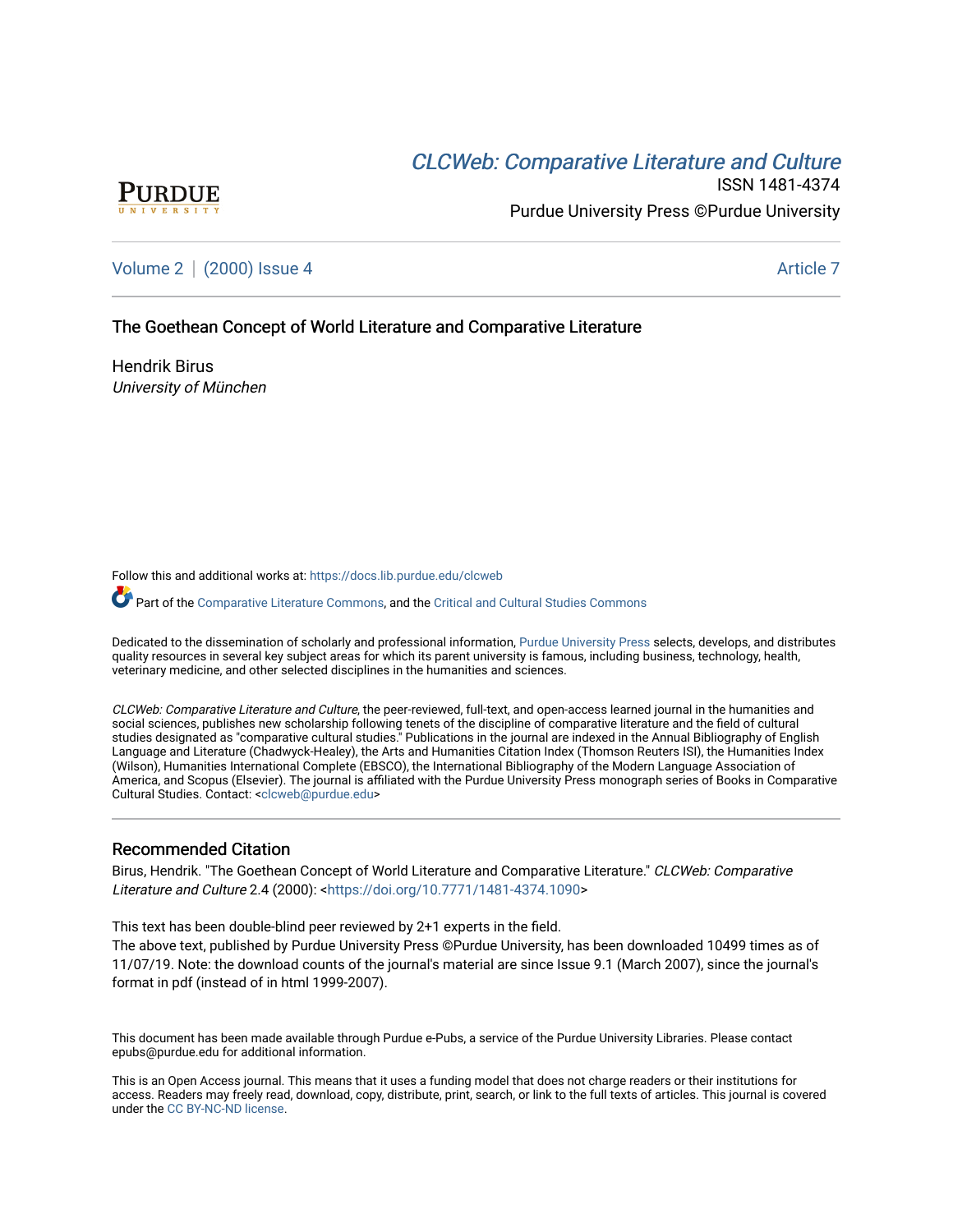$\overline{\text{PURDUE}}$  UNIVERSITY PRESS <http://www.thepress.purdue.edu>

## CLCWeb: Comparative Literature and Culture

ISSN 1481-4374 <http://docs.lib.purdue.edu/clcweb> Purdue University Press ©Purdue University

CLCWeb: Comparative Literature and Culture, the peer-reviewed, full-text, and open-access learned journal in the humanities and social sciences, publishes new scholarship following tenets of the discipline of comparative literature and the field of cultural studies designated as "comparative cultural studies." In addition to the publication of articles, the journal publishes review articles of scholarly books and publishes research material in its Library Series. Publications in the journal are indexed in the Annual Bibliography of English Language and Literature (Chadwyck-Healey), the Arts and Humanities Citation Index (Thomson Reuters ISI), the Humanities Index (Wilson), Humanities International Complete (EBSCO), the International Bibliography of the Modern Langua-ge Association of America, and Scopus (Elsevier). The journal is affiliated with the Purdue University Press monog-raph series of Books in Comparative Cultural Studies. Contact: <clcweb@purdue.edu>

# Volume 2 Issue 4 (December 2000) Article 7 Hendrik Birus,

"The Goethean Concept of World Literature and Comparative Literature"

<http://docs.lib.purdue.edu/clcweb/vol2/iss4/7>

Contents of CLCWeb: Comparative Literature and Culture 2.4 (2000) <http://docs.lib.purdue.edu/clcweb/vol2/iss4/>

Abstract: In his article, "The Goethean Concept of World Literature and Comparative Literature," Hendrik Birus presents a new reading and understanding of Goethe's famous dictum: "National literature does not mean much at present, it is time for the era of world literature and everybody must endeavour to accelerate this epoch" (Eckermann 198, 31 January 1827). According to Birus, this dictum is not to be taken at face value today and argues that Goethe's concept of world literature ought to be understood in the sense that today it is not the replacement of national literatures by world literature we encounter; rather, it is the rapid blossoming of a multitude of European and non-European literatures and the simultaneous emergence of a world literature - mostly in English translations -- as two aspects of one and the same process. The understanding of this dialectic, Birus argues, ought to be one of the main targets of comparative literature today.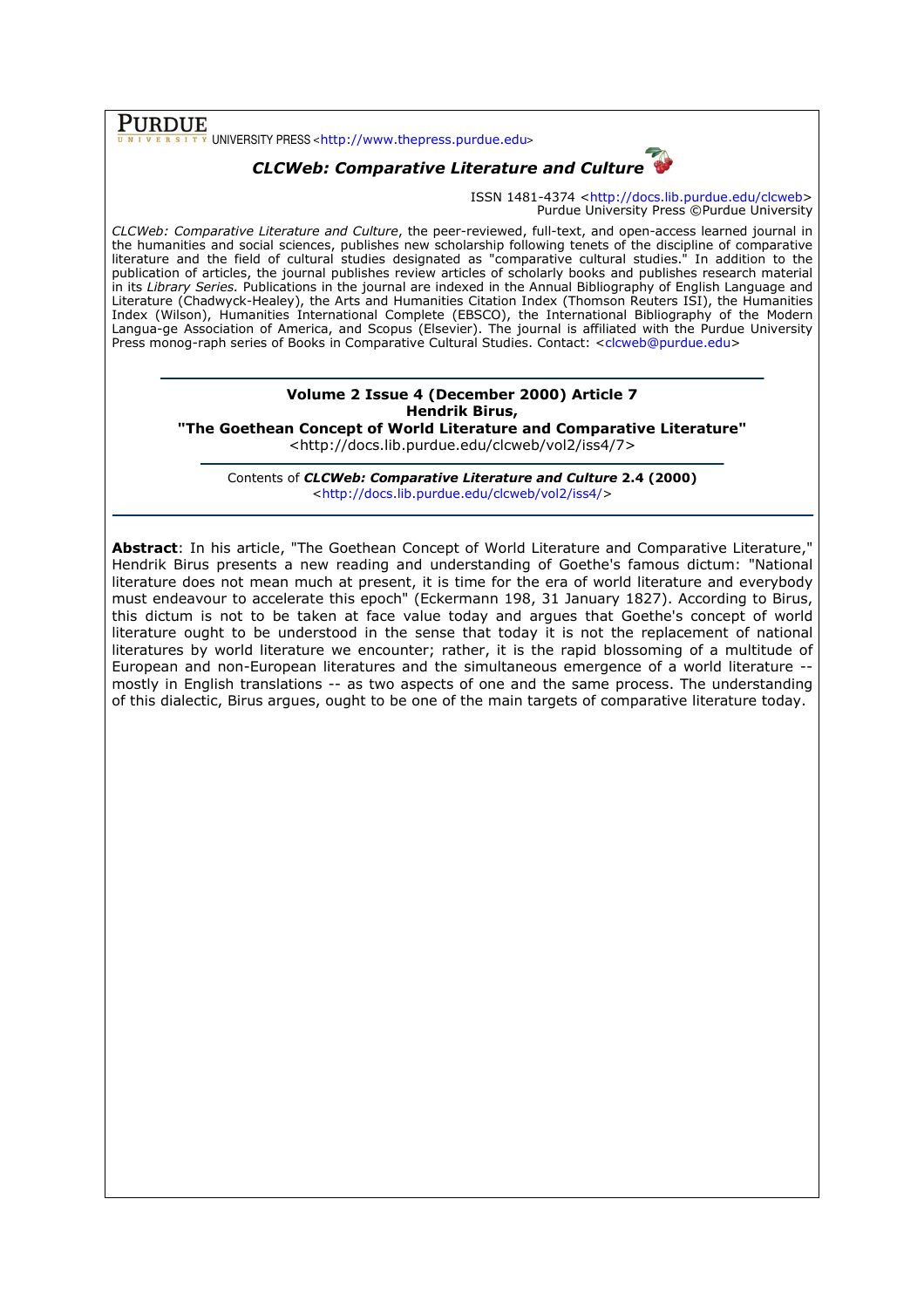Hendrik Birus, "The Goethean Concept of World Literature and Comparative Literature" page 2 of 8 CLCWeb: Comparative Literature and Culture 2.4 (2000): <http://docs.lib.purdue.edu/clcweb/vol2/iss4/7>

## Hendrik BIRUS

## The Goethean Concept of World Literature and Comparative Literature

There is currently little agreement about the systematic localization or methodology of comparative literature. What is far less controversial is the description of the field of comparative literature as world literature. But what is world literature? The answer seems trivial: The literature of the entire world. Yet this entails certain problems, since today no one will be able to simply say, as Goethe could over 160 years ago: "European, i.e., world literature" ("europäische, d.h., Weltliteratur"; as reads the heading of a late outline of Goethe's [Werke. Sophien-Ausgabe; further on referred to as WA [I, 42.2, 500]). This is why Etiemble's lecture at the IVth Congress of the 1964 ICLA/AILC: International Association of Comparative Literature in Fribourg posed the programmatic question: "Faut-il réviser la notion de Weltliteratur?" (Etiemble 1975). Etiemble's demand for a "littérature universelle" (Etiemble 1982) -- or a "littérature (vraiment) générale" (Etiemble 1966, 1975) -- offered the tempting prospect of a "comparatisme planétaire" (Etiemble 1988). At the same time, however, it also suggested a concept of "world literature" too vast to be grasped by anyone, regardless of linguistic and literary education. After all, even the "decaglottism" proposed a century ago by the comparatist Hugó Meltzl von Lomnitz -- Meltzl had suggested focusing on German, English, French, Icelandic, Italian, Dutch, Portuguese, Swedish, Spanish, and Hungarian (see Berczik) -- would remain, in its Eurocentrism, a far cry from the wellfounded principles established by Etiemble (1975, 19-20). Should we then, for the sake of feasibility, view as "world literature" only the best examples of all literatures from different epochs and regions? It was in this sense that Horst Rüdiger, the post-IInd World War founder of the German section of the ICLA/AILC, stood up for the "right and duty of literary evaluation according to supra-national standards" ("das Recht und die Pflicht zur literarischen Wertung nach übernationalen Maßstäben"), arguing that "the qualitative canonical concept of 'world literature' is an aesthetically necessary correlate to the quantitative, geographical concept of 'literatures of the world'" ("Dem quantitativen, dem extensiv-geographischen Begriff der 'Literaturen der Welt' stellt sich der qualitative, der kanonische Begriff der 'Weltliteratur' als ästhetisch notwendiges Korrelat zur Seite") (1972, 51, 1973; Marino 204-05). But, as noted contemptuously by Werner Krauss, the doyen of Romance Languages and Literatures in the German Democratic Republic, world literature "accordingly rises above all literatures as a superliterature, with its masterpieces towering above every normal horizon. World literature thus turns into a great pandemonium in which Cervantes and Rabelais, Dante and Voltaire nod to each other" ("Sie erhebt sich dann als eine Spitzenliteratur mit ihren unsterblichen, den Normalhorizont überragenden Meisterwerken über alle Literaturen. Weltliteratur ist dann zu einem Pandämonium geworden, in dem sich Cervantes und Rabelais, Dante und Voltaire zunicken") (347-48).

This was in no way Goethe's concept of "world literature," which he coined in the last decade of his life as a reaction to Romantic -- even pre-Romantic -- literary criticism's breaking through of the traditional limits of Occidental literature by revaluating popular poetry and the literatures of the Middle Ages and of the Orient. Indeed, in the present use of the term, the quantitative aspect of world literature -- its extensional universality considering all particular literatures -- is often paralleled by the qualitative aspect of the exemplary value of those texts that belong to it. But contrary to this interpretation of world literature as a comprehensive and hierarchically structured thesaurus, Goethe had pointed out that it was presently, that is, contemporaneous to him, emerging. After all, from 1827 on Goethe asserts in the most varied ways that "such a world literature will soon come into being, as is inevitable given the ever-increasing rapidity of human interaction" ("eine solche Weltliteratur, wie bey der sich immer vermehrenden Schnelligkeit des Verkehrs unausbleiblich ist, sich nächstens bildet") (WA I, 42.2, 502]; similarly in a letter to Adolph Friedrich Carl Streckfuß, 27 January 1827 [WA IV, 42, 28] and in Maximen und Reflexionen [WA I, 42.2, 202]), he even compares his situation to that of the sorcerer's apprentice, with the advancing world literature "streaming towards him as if to engulf him" ("daß die von mir angerufene Weltliteratur auf mich, wie auf den Zauberlehrling, zum Ersaufen zuströmt") (Goethe to Carl Friedrich Zelter, 21 May 1828 [WA IV, 44, 101]). And Goethe himself, like the later authors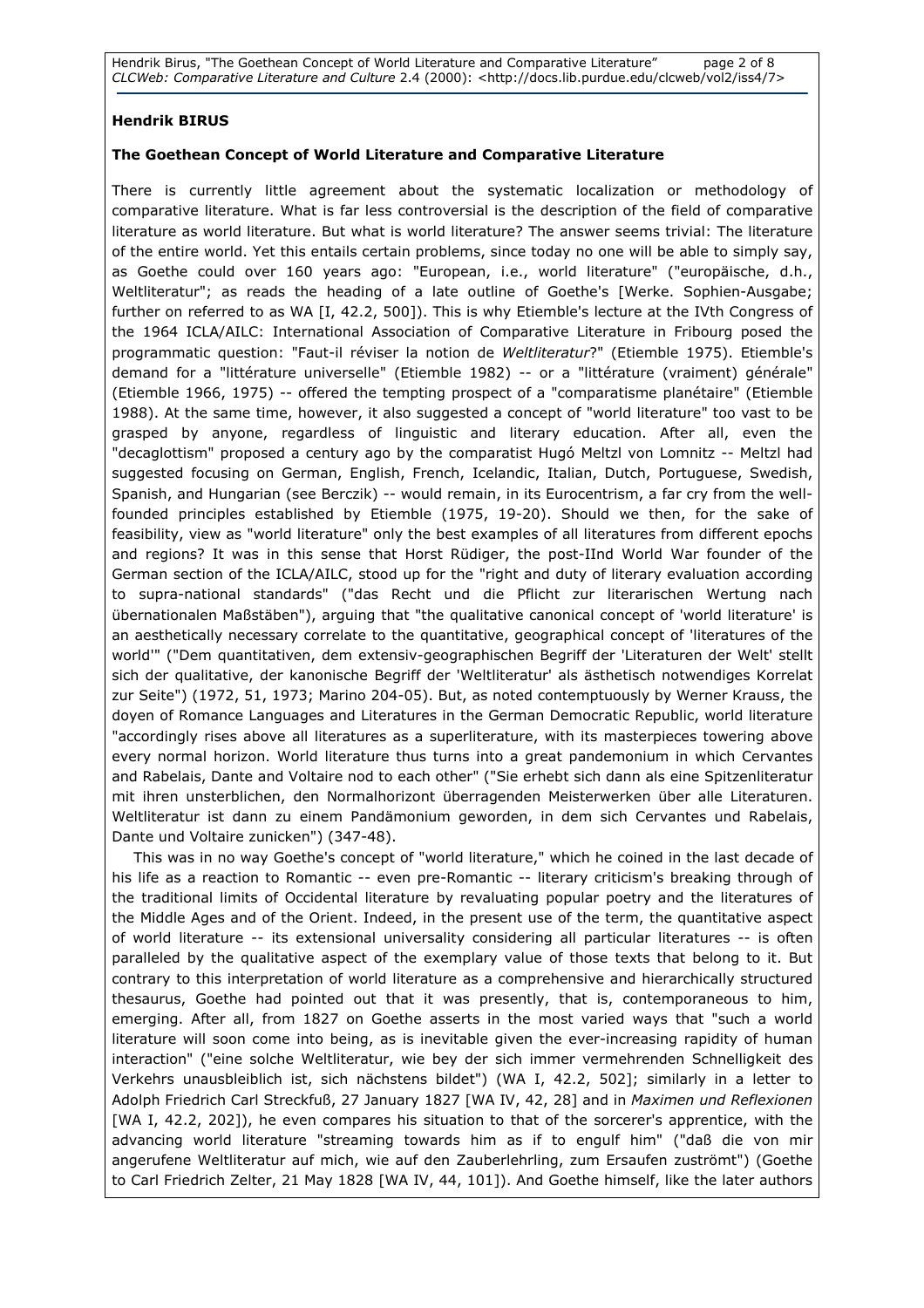Hendrik Birus, "The Goethean Concept of World Literature and Comparative Literature" page 3 of 8 CLCWeb: Comparative Literature and Culture 2.4 (2000): <http://docs.lib.purdue.edu/clcweb/vol2/iss4/7>

of the Communist Manifesto, related the resulting "universal world literature" ("allgemeine Weltliteratur") not only in a general way to the "contemporary, highly turbulent epoch" ("gegenwärtige, höchst bewegte Epoche") and its "vastly facilitated communications" ("durchaus erleichterte Communication") (WA I, 41.2, 299), but also quite concretely to the "constantly spreading activities of trade and commerce" ("immer mehr umgreifende Gewerks- und Handelsthätigkeit") (WA I, 42.2, 505) in which he saw the "human spirit gradually attaining the desire to participate in the more or less untrammeled intellectual trade" ("kam der Geist nach und nach zu dem Verlangen, auch in den mehr oder weniger freien geistigen Handelsverkehr mit aufgenommen zu werden") (WA I, 42.1, 187).

Yet, for Goethe the significance of the concept of world literature is not merely limited to such current or future relevance. Marx and Engels' Communist Manifesto had responded to the new quality of class antagonism by representing not only the present, but also the "history of all previous societies" ("die Geschichte aller bisherigen Gesellschaft") as "the history of classstruggle" ("die Geschichte von Klassenkämpfen") (Marx and Engels 1974, 462; note Engels' clearly restricting annotation to the English edition of 1888). Goethe similarly lends his new concept of "world literature" further retrospective significance when he insists: "If we have dared to proclaim a European literature, indeed a universal world literature, then we have hardly done so simply to point out that different nations acknowledge each other and their respective creations, for in this sense it has existed for a long time and continues more or less to flourish" (1975, 295) ("Wenn wir eine europäische, ja eine allgemeine Weltliteratur zu verkündigen gewagt haben, so heißt dieses nicht daß die verschiedenen Nationen von einander und ihren Erzeugnissen Kenntnis nehmen, denn in diesem Sinne existiert sie schon lange, setzt sich fort und erneuert sich mehr oder weniger" [1970, 295]). What both applications of the term have in common, however, is Goethe's conviction that "like all things of supreme value, [art] belongs to the whole world and can only be promoted by a free and general interaction among contemporaries" ("[Kunst] gehöre wie alles Gute der ganzen Welt an und könne nur durch allgemeine freie Wechselwirkung aller zugleich Lebenden, in steter Rücksicht auf das, was uns vom Vergangenen übrig und bekannt ist, gefördert werden") (WA I, 48, 23). Naturally, a discourse of this kind must "always remain attentive to what has been inherited from the past," as we read in the famous stanza from the West-Eastern Divan: "He who cannot be farsighted / Nor three thousand years assay, / Inexperienced stays benighted /Let him live from day to day" ("Wer nicht von dreytausend Jahren / Sich weiß Rechenschaft zu geben, / Bleib im Dunkeln unerfahren, / Mag von Tag zu Tage leben (Und wer franzet oder brittet)" (1994, 59).

Although this historical field of reference cannot be excluded from the concept of "world literature," it by no means constitutes its core as a kind of treasury of humanity, but rather has its function solely with regard to the experience and interaction of contemporaries. Contrary to Gadamer's assertion of the "normative significance" ("normativer Sinn") of "world literature" (167), then, Goethe represents just the opposite of a normative concept of world literature. Rather, in the famous conversation with Eckermann on 31 January 1827, he introduces his proclamation of the "epoch of world literature" with the following observation: "I see increasingly that poetry is a common property of mankind and that it emerges in all places and at all times from many hundreds of people. Some are a little better at it than others and stay on top a little longer, that is all there is to it ... everyone must realize that the gift of poetry is not so rare a thing, and that nobody has reason to let it go to his head if he produces a good poem" / "Ich sehe immer mehr, daß die Poesie ein Gemeingut der Menschheit ist und daß sie überall und zu allen Zeiten in Hunderten und aber Hunderten von Menschen hervortritt. Einer macht es ein wenig besser als der andere und schwimmt ein wenig länger oben als der andere, das ist alles. ... jeder muß sich eben sagen, daß es mit der poetischen Gabe keine so seltene Sache sei und daß niemand eben besondere Ursache habe, sich viel darauf einzubilden, wenn er ein gutes Gedicht macht" (Eckermann 198).

Eckermann's diligent question whether the novel of manners of the Ming Era (Yü-chiao-li [Red Jade and Dream Pear]; Goethe read this novel in French translation [see Era]) with which Goethe was so preoccupied was not "perhaps one of the era's finest" ("vielleicht einer ihrer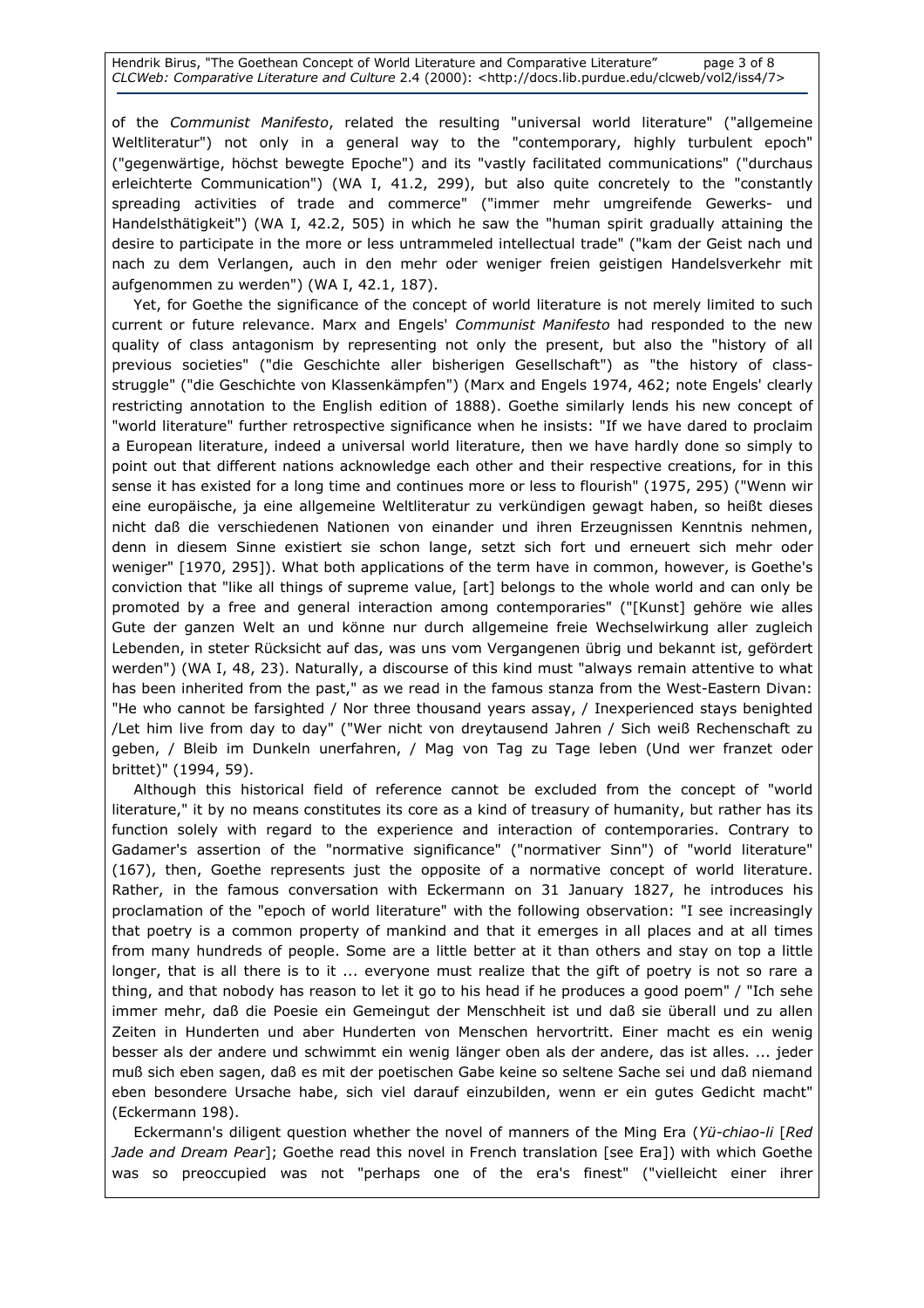#### Hendrik Birus, "The Goethean Concept of World Literature and Comparative Literature" page 4 of 8 CLCWeb: Comparative Literature and Culture 2.4 (2000): <http://docs.lib.purdue.edu/clcweb/vol2/iss4/7>

vorzüglichsten"), is accorded the casual answer: "Not at all. The Chinese have thousands of such novels, and had them while our ancestors were still living in the forests" ("Keineswegs, die Chinesen haben deren zu Tausenden und hatten ihrer schon, als unsere Vorfahren noch in den Wäldern lebten") (Eckermann 198). Of course, whenever the "need for something exemplary" ("Bedürfnis von etwas Musterhaftem") -- a true model -- arose, Goethe resolutely drew on the "ancient Greeks": "We must view every-thing else historically and, as far as possible, learn from the good in it" ("Alles übrige müssen wir nur historisch betrachten und das Gute, so weit es gehen will, uns daraus aneignen") (Eckermann 198). If classical antiquity loses its exceptional status, the question of whether or not a hierarchical factor is indispensible to the concept of "world literature" takes on a significance quite different from that which it still had for Goethe. Just such a hierarchical factor underlies not only Etiemble's counter-proposals to the Eurocentric reading-lists he criticizes, but also and particularly the following description of the situation: "qu'au lieu de gaspiller son temps à lire mille mauvais livres dont tout le monde parle, on saura choisir parmi les dizaines de milliers de grandes oeuvres qui n'attendent que notre bonne volonté" (1975, 30). But not only is it difficult to derive a canonical notion of "world literature" from Goethe's comments. Goethe asserts, on the contrary, that popular literature plays a role -- indeed a central role -- in the process of "world literature's" formation: "If such a world literature will soon come into being, as is inevitable given the ever increasing rapidity of human interaction, then we may not expect anything more or different from [this literature] than what it can and does achieve ... whatever pleases the masses will expand without limit and, as we are already witnessing, find approval in all areas and regions" (Wenn nun ... eine solche Weltliteratur, wie bey der sich immer vermehrenden Schnelligkeit des Verkehrs unausbleiblich ist, sich nächstens bildet, so dürfen wir nur nicht mehr und nichts anders von ihr erwarten als was sie leisten kann und leistet. ... was der Menge zusagt, wird sich gränzenlos ausbreiten und, wie wir jetzt schon sehen, sich in allen Zonen und Gegenden empfehlen) (WA I, 42.2, 502f).

And his sole consolation in the face of the "English spring tide" ("englische Springflut") (Goethe to Streckfuß, 27 January 1827 [WA IV, 42, 28]) is that "some individuals will be blessed" by the "advancing world literature ... even if the general cause suffers" ("Dies sind aber schon die Folgen der anmarschirenden Weltliteratur, und man kann sich hier ganz allein dadurch trösten, daß, wenn auch das Allgemeine dabey übel fährt, gewiß Einzelne davon Heil und Segen gewinnen werden") (Goethe to Zelter, 4 March 1829 [WA IV, 45, 187]; see also Auerbach 303-04]) for "those who have devoted themselves to higher things, to what is fruitful on a higher level, will get to know each other all the more quickly and closely" ("diejenigen aber die sich dem Höheren und dem höher Fruchtbaren gewidmet haben, werden sich geschwinder und näher kennen lernen") to "resist the everyday deluge" ("der breiten Tagesfluth sich entgegen zu setzen") and work together toward a world literature that would promote the "true progress of mankind" ("den wahren Fortschritt der Menschheit") (WA I, 42.2, 503). Even the recently debated thematic criterion for the applicability of the notion of "world literature" -- namely that it reflects "the problems, experiences, expectations and fears of the western industrial world" (Steinmetz 1988b, 132, 1988a, 136-41) -- even this criterion originates with Goethe, who had related the formation of a "world literature" to the "advancement of the human race" ("Vorschreiten des Menschengeschlechts"), to "long-term human and global prospects" ("weite Aussichten der Weltund Menschenverhältnisse") (Goethe to Streckfuß, 27 January 1827 [WA IV, 42, 28]) and to the interest of nations in "gaining knowledge of the mutual relations of all to all" ("die Verhältnisse aller gegen alle kennen lernen") (WA I, 42.2, 505). Goethe considered that German Romantic and Biedermeier works, given their inadequate roots in the contemporary world, were hardly worthy of the name "world literature" in comparison with contemporary French literature. Goethe writes: "German poetry ... really provides nothing but the expressions, sighs and interjections of wellmeaning individuals. Each person makes his appearance in accordance with his nature and education. Hardly anything attains to a universal, lofty level. Least of all does one find situations common to the domestic, urban or rural sphere. As far as Church and State are concerned, nothing is to be seen" (Die deutsche Poesie bringt ... eigentlich nur Ausdrücke, Seufzer und Interjectionen wohldenkender Individuen. Jeder Einzelne tritt auf nach seinem Naturell und seiner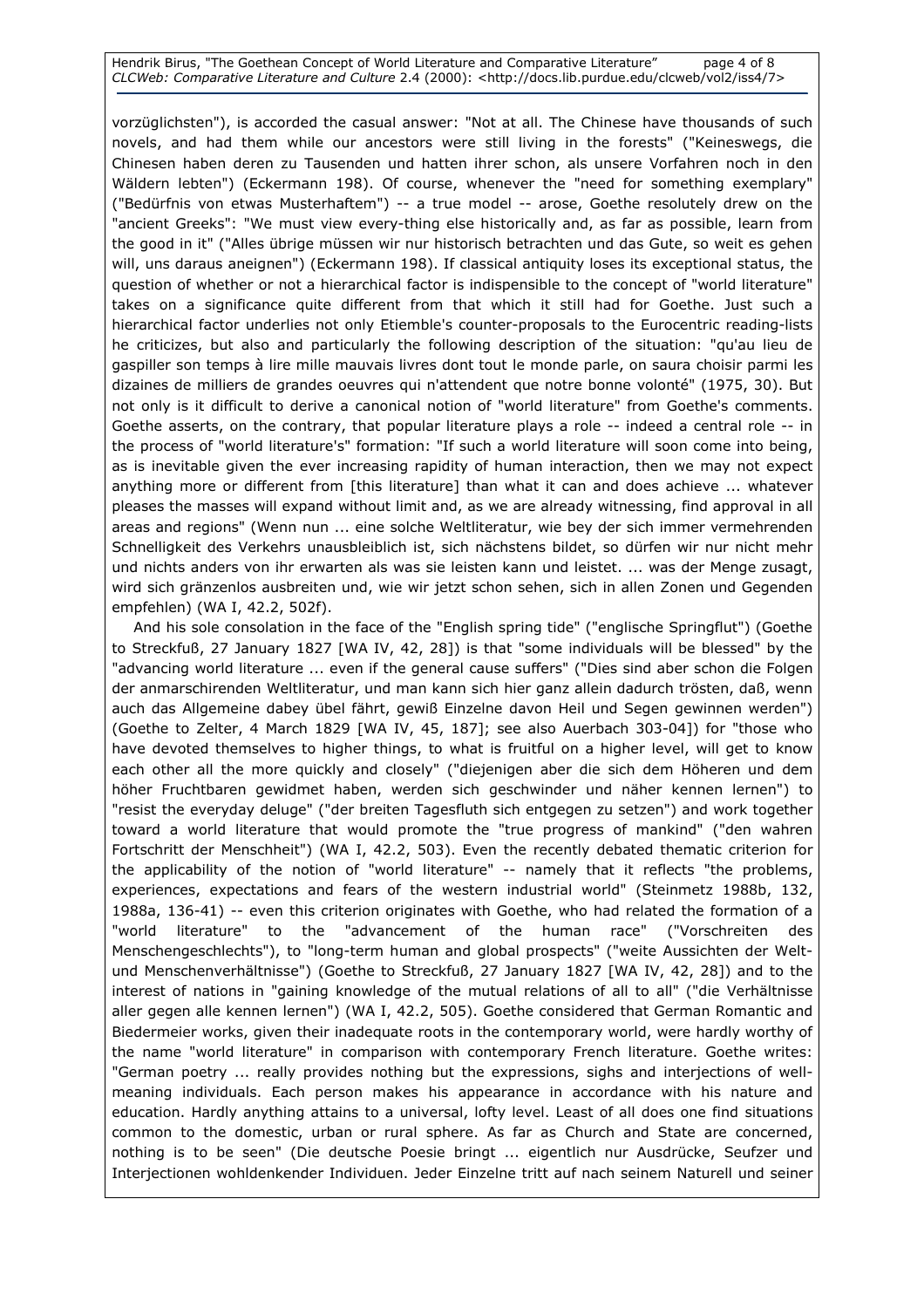Bildung; kaum irgend etwas geht in's Allgemeine, Höhere; am wenigsten merkt man einen häuslichen, städtischen, kaum einen ländlichen Zustand; von dem, was Staat und Kirche betrifft, ist gar nichts zu merken) (Goethe to Hitzig, 11 November 1829, WA IV, 46, 144-45).

On the other hand, it does indeed amount to a quantitatively comprehensive concept of world literature when, in the Eckermann conversation of 31 January 1827, Goethe echoes Herder in stressing that poetry is the common property of mankind, and that it emerges in all places and at all times. ... this is why I study foreign nations and advise everybody else to do the same. National literature does not mean much at present, it is time for an era of world literature, and everybody must endeavor to accelerate this epoch (198) ("daß die Poesie ein Gemeingut der Menschheit ist und daß sie überall und zu allen Zeiten ... hervor-tritt. ... Ich sehe mich daher gern bei fremden Nationen um und rate jedem, es auch seinerseits zu tun. Nationalliteratur will jetzt nicht viel sagen, die Epoche der Weltliteratur ist an der Zeit, und jeder muß jetzt dazu wirken, diese Epoche zu beschleunigen") (Eckermann 198). As a test, Goethe refers to the contrast between the highlytalented Béranger's "indecent, dissolute" ("unsittliche, liederliche") songs and the aforementioned "thoroughly decent" ("durchaus sittlich") -- if also thoroughly mediocre -- Chinese novel. Moreover, he underlines the novel's contrasts with and similarities to both his own "bourgeois idyll" Herrmann and Dorothea and to Richardson's epistolary novels (Eckermann 197-98). But an understanding of world literature as extensive as that documented in Goethe's works cannot be realized without a substantial revaluation of literary translation that places it above the category of a makeshift solution and Árpád Berczik even forwarded -- with critical intention -- the exaggerated thesis that "World literature, following Goethe's concept, is nourished foremost by transla-tions; more, it is almost identical to the art of translation ("Die Weltliteratur nach Goethes Konzeption wird vorwiegend durch Übersetzungen gespeist, ja, sie ist mit der Übersetzungskunst nahezu identisch") (288; see also Tgahrt). It is true that Goethe held the strong conviction that one should, as far as possible, "seek out, get to know and cherish each poet in his own language and within the specific area of his time and customs" ("daß man jeden Dichter in seiner Sprache und im eigenthümlichen Bezirk seiner Zeit und Sitten aufsuchen, kennen und schätzen müsse") (1994, 270) -- why else would he, for the sake of Hafiz, have begun to learn Persian at the age of 65? Yet in a review of Carlyle's German Romance he states with equal conviction: "Whatever one may say about the shortcomings of translation, it nonetheless remains one of the most important and most worthy activities in the business of this world. The Koran says: 'God has given each people a prophet in its own tongue.' Every translator is thus a prophet in the midst of his own people" ("was man auch von der Unzulänglichkeit des Übersetzens sagen mag, so ist und bleibt es doch eines der wichtigsten und würdigsten Geschäfte in dem allgemeinen Weltverkehr. Der Koran sagt: 'Gott hat jedem Volke einen Propheten gegeben in seiner eigenen Sprache.' So ist jeder Übersetzer ein Prophet in seinem Volke") (WA I, 41.2, 307).

To this extent, Goethe regards the process of development of world literature as profoundly bound up with the medium of literary translation, over and above our striving for the widest possible direct knowledge of the various literatures, and over and above the lively interaction among Literatoren (that is poets, critics, university teachers, etc.). Goethe had seen the "great value that world literature yields and that will increasingly manifest itself" above all else in the fact "that we are now, with close contact between the French, the English and the Germans, beginning to correct each other" ("Es ist aber sehr artig, daß wir jetzt, bei dem engen Verkehr zwischen Franzosen, Engländern und Deutschen in den Fall kommen, uns einander zu korrigieren. Das ist der große Nutzen, der bei einer Weltliteratur herauskommt und der sich immer mehr zeigen wird") (Eckermann 227-28) and, moreover, in the fact that "the disagreements that prevail within one nation are smoothed out by the views and judgment of the others" ("die Differenzen, die innerhalb der einen Nation obwalten, durch Ansicht und Urtheil der übrigen ausgeglichen werden") (Goethe to Sulpiz Boisserée, 12 October 1827 [WA IV, 43, 106]). Goethe had no high-flown illusions about this and expressly emphasized that "it is not a matter of nations being obliged to think in unison; rather, they should become aware of and understand each other, and, if love proves impossible, they should at least learn to tolerate one another" (WA I, 41.2, 348). He concedes that "it cannot be hoped that this will produce a general peace, but it can be hoped that the inevitable conflicts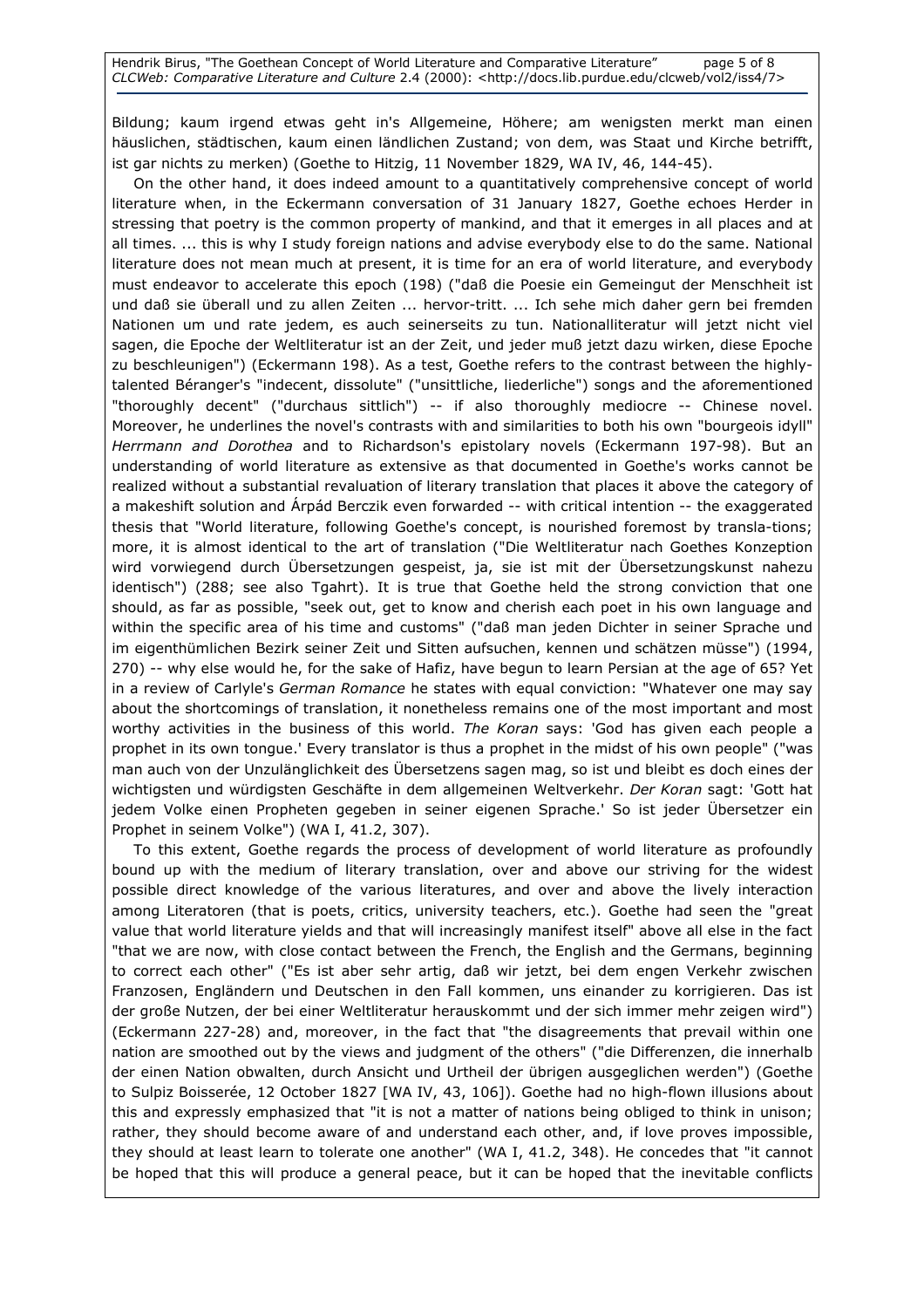will gradually become less important, that war will become less cruel and victory less arrogant" ("German Romance," WA I, 41.2, 306). Of course, our present century's history has ensured that even these moderate hopes would come to nothing. And, as Auerbach notes, the process of cultural "conciliation" ("Ausgleichsprozeß") that Goethe regards with some optimism is increasingly eroding every distinctive tradition, with the result that ultimately, "in a uniformly organized world, only one single literary culture -- indeed, in a relatively short time, only a few literary languages, soon perhaps only one -- will remain alive. And with this, the idea of world literature would be at once realized and destroyed" ("auf einer einheitlich organisierten Erde nur eine einzige literarische Kultur, ja selbst in vergleichsweise kurzer Zeit nur wenige literarische Sprachen, bald vielleicht nur eine, als lebend übrigbleiben. Und damit wäre der Gedanke der Weltliteratur zugleich verwirklicht und zerstört") (301).

And in a similar sense T.S. Eliot proposes "that a world culture which was simply a uniform culture would be no culture at all. We should have a humanity de-humanised. It would be a nightmare. But on the other hand, we cannot resign the idea of world-culture alto-gether" (62) while Lévi-Strauss suggests that "c'est la différence des cultures qui rend leur rencontre féconde. Or ce jeu en commun entraîne leur uniformisa-tion progressive: les bénéfices que les cultures retirent de ces contacts proviennent largement de leurs écarts qualitatifs; mais, au cours de ces échanges, ces écarts diminuent jusqu'à s'abolir" -- with the result, "que, dans leur évolution, les cultures tendent vers une entropie croissante qui résulte de leur mélange" (206). These views overlap with Etiemble's view -- arrived at differently, of course -- that "qu'au moment précis oú la Weltliteratur devient enfin possible, elle devient du même coup quasiment impossible" (1975, 33-34).

In contrast, one of Goethe's last essays, entitled "Epochs of Social Education" ("Epochen geselliger Bildung"), leads one to the conclusion that Goethe directed all of his hopes towards exactly this progression away from the seclusion and intimacy of life in what he called the "idyllic epoch," to its gradual convergence and fusion, and finally to the point where it is wholly united with the "universal epoch." And four stages of literary education ("Bildung") are assigned to this progression: in the first, one sings only of the beloved and "prefers to head toward one's mother tongue" ("halten ... mit Vorliebe auf die Muttersprache"); in the second and third, "one does not resist the influence of foreign languages" ("den fremden Sprachen verweigert man die Einwirkung nicht"); and in the fourth, one is "convinced of the necessity of informing oneself about the present course of world events, in their real as well as ideal sense. All foreign literatures, together with our native literature, become part of the same phenomenon, and we are not left behind by world events" ("die Überzeugung, wie nothwendig es sei, sich von den Zuständen des augenblicklichen Weltlaufs im realen und idealen Sinne zu unterrichten. Alle fremde Literaturen setzen sich mit der einheimischen ins Gleiche, und wir bleiben im Weltumlaufe nicht zurück") (WA I 41.2, 361-62). This latter state can indeed be called "world literature."

Yet, this linear scheme of progression is somewhat deceiving. For just as all four historical stages must be experienced anew by each individual, and just as "world piety" ("Weltfrömmigkeit"), which seeks to embrace the whole of huma-nity, requires "home piety" ("Hausfrömmigkeit") as its basis (WA I, 24, 378), so even the most advanced world literature remains dependent on "naïve poetry" (Goethe 1994, 140) or "nature poetry" ("Naturdichtung"; see "Ein Wort für junge Dichter" [in a letter to Melchior Meyr, 22 January 1832 (WA I, 42.2, 106-08, esp. 106-07]; see also WA I, 42.2, 120) -- as its origin and its source of regeneration. Thus, if Goethe praises the dawning epoch of world literature for the fact that "the efforts of the best poets and aesthetic writers of all nations have, for some time now, been directed toward humanity in general," so that "in every particular of nationality and personality the general significance can be seen to shine through" ("Offenbar ist das Bestreben der besten Dichter und ästhetischen Schriftsteller aller Nationen schon seit geraumer Zeit auf das allgemein Menschliche gerichtet. In jedem Besondern ... wird man durch Nationalität und Persönlichkeit hin jenes Allgemeine immer mehr durchleuchten und durchscheinen sehen") ("German Romance," WA I, 41.2, 305), and if even he, to Eckermann's astonishment, stresses not the exotic features of this Chinese novel, but rather the fact that in it "the people think, act and feel almost exactly as we do" ("die Menschen denken, handeln und empfinden fast ebenso wie wir") (Eckermann 196) then this does not amount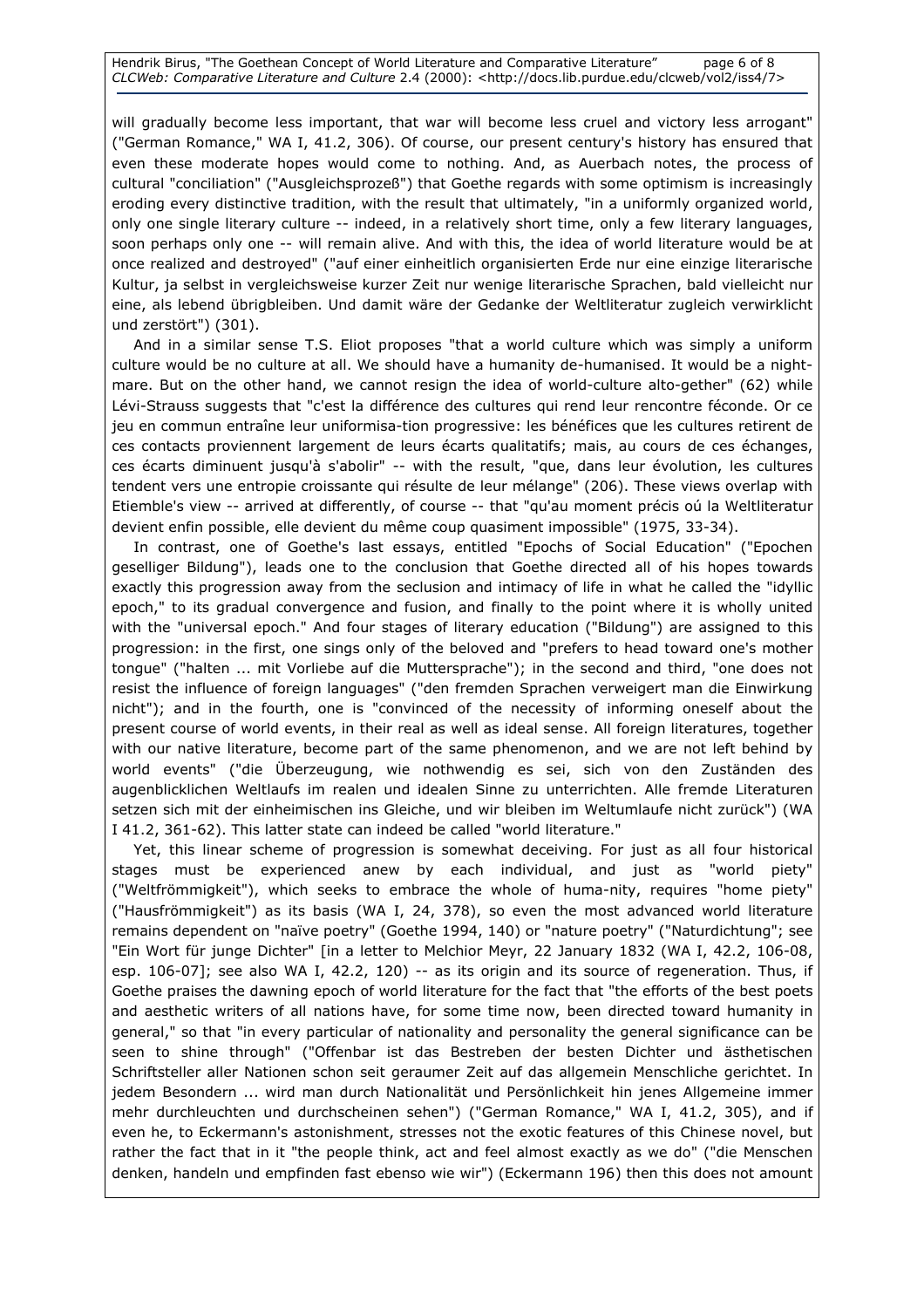Hendrik Birus, "The Goethean Concept of World Literature and Comparative Literature" page 7 of 8 CLCWeb: Comparative Literature and Culture 2.4 (2000): <http://docs.lib.purdue.edu/clcweb/vol2/iss4/7>

to a submergence of the particular in the general -- even in "humanity in general" ("das allgemein Menschliche") -- but rather (in a language that is quite Hegelian) to "mediation and mutual recognition" ("Vermittelung und wechselseitige Anerkennung"): "One must get to know the peculiarities of each nation to then see past them and establish a relationship with the nation; for the characteristics of a nation are like its language and its coins ? they facilitate dealings with it, in fact they make such dealings possible in the first place" ("Die Besonderheiten einer jeden muß man kennen lernen, um sie ihr zu lassen, um gerade dadurch mit ihr zu verkehren: denn die Eigenheiten einer Nation sind wie ihre Sprache und ihre Münzsorten, sie erleichtern den Verkehr, ja sie machen ihn erst vollkommen möglich") ("German Romance," WA I, 41.2, 306). And Erich Auerbach has the same idea in mind when he writes: "'World literature' refers not simply to what is common and human as such, but rather to this as the mutual fertilisation of the manifold. It presupposes the felix culpa of mankind's division into a whole host of cultures" ("Weltliteratur ... bezieht sich nicht einfach auf das Gemeinsame und Menschliche überhaupt, sondern auf dieses als wechselseitige Befruchtung des Mannigfaltigen. Die felix culpa des Auseinanderfallens der Menschheit in eine Fülle von Kulturen ist ihre Voraussetzung") (301). Goethe, however, has the advantage over Auerbach's assessment of the situation not only in his astounding anticipation of Marx and Saussure on the comparative levels of culture, language, and economy, but also in the fact that, rather than identify the diversity of cultures as the precondition of the formation of a common world literature, he focuses instead with greater historical specificity on the modern antagonism among different nations. It was thus no unreflected Eurocentrism when he described the developing world literature as being, for the present, limited to European literatures, above all those of France, England, Scotland, Italy, and Germany (see especially Goethe's diverse outlines on "world literature" [WA I, 42.2, 491-501]) -- even if the non-European literatures were increasingly becoming the focus of attention, as vividly demonstrated by Goethe's West-Eastern Divan (West-östlicher Divan, 1819 and 1827) and his Chinese-German Seasons and Hours of the Day (Chinesisch-deutsche Jahres- und Tageszeiten, 1829).

Goethe's famous dictum: "National literature does not mean much at present, it is time for the era of world literature and everybody must endeavour to accelerate this epoch" ("Nationalliteratur will jetzt nicht viel sagen, die Epoche der Weltliteratur ist an der Zeit, und jeder muß jetzt dazu wirken, diese Epoche zu beschleunigen") (Eckermann 198, 31 January 1827) is not to be taken at face value. For, what we meanwhile observe is not the replacement of national literatures by world literature, but the rapid blossoming of a multitude of European and non-European literatures and the simultaneous emergence of a world litera-ture (mostly in English translations) as two aspects of one and the same process. The understanding of this dialectic -- should not this be one of the main targets of comparative literature today?

Note: The present publication is an updated version of Hendrik Birus, "Main Features of Goethe's Concept of World Literature," in Comparative Literature Now: Theories and Practice / La Littérature comparée à l'heure actuelle. Théories et réalisations. Ed. Steven Tötösy de Zepetnek, Milan V. Dimic, and Irene Sywenky. Paris: Honoré Champion, 1999. 31-41. Publication of the new version is by permission of Honoré Champion.

#### Works Cited

Auerbach, Erich. "Philologie der Weltliteratur." Gesammelte Aufsätze zur romanischen Philologie. Bern: Francke, 1967. 301-10.

Berczik, Árpád. "Eine ungarische Konzeption der Weltliteratur. (Hugo v. Meltzls vergleichende Literaturtheorie)." *La Littérature comparée en Europe orientale*. Ed. István Sötér, et al. Budapest:Akadémiai, 1963. 287-94.

Eckermann, Johann Peter. Gespräche mit Goethe in den letzten Jahren seines Lebens. Ed. Regine Otto and Peter Wersig. Berlin: Aufbau, 1987.

Eliot, T.S. Notes towards the Definition of Culture. London: Faber & Faber, 1949.

Etiemble, René. "Faut-il réviser la notion de Weltliteratur?" 1966. Essais de littérature (vraiment) générale. René Etiemble. Paris: Gallimard, 1975. 15-36.

Etiemble, René. Ouverture(s) sur un comparatisme planétaire. Paris: Bourgois, 1988.

Etiemble, René. Quelques essais de littérature universelle. Paris: Gallimard, 1982.

Gadamer, Hans-Georg. Gesammelte Werke. Vol. 1. Hermeneutik I: Wahrheit und Methode. Grundzüge einer philosophischen Hermeneutik. Tübingen: Mohr, 1986.